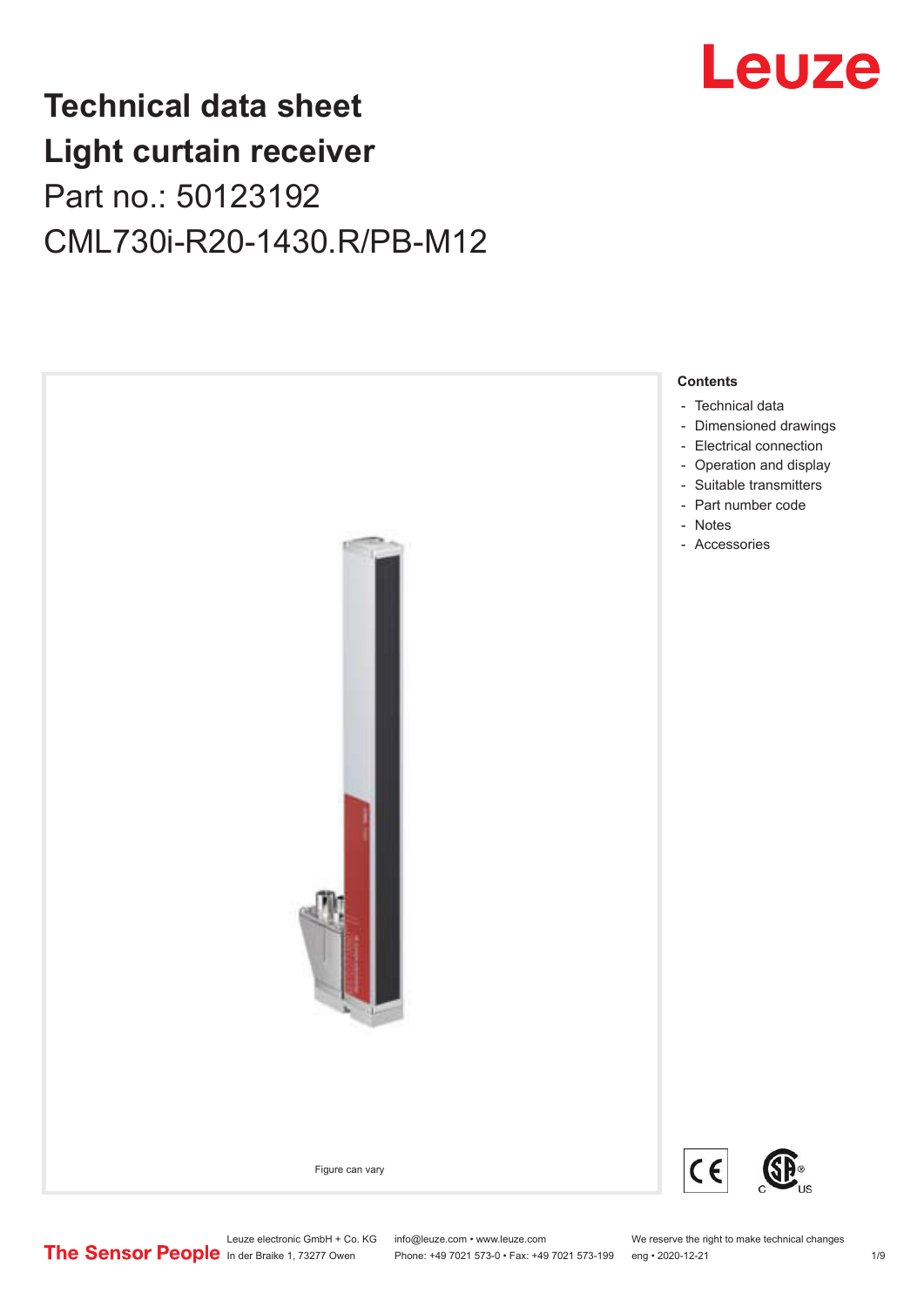## <span id="page-1-0"></span>**Technical data**

# Leuze

| <b>Basic data</b>                              |                                            |
|------------------------------------------------|--------------------------------------------|
| Series                                         | 730                                        |
| <b>Operating principle</b>                     | Throughbeam principle                      |
| Device type                                    | Receiver                                   |
| <b>Contains</b>                                | Accessories for the use of the BT-2R1      |
| <b>Application</b>                             | Detection of transparent objects           |
|                                                | Object measurement                         |
|                                                |                                            |
| <b>Special version</b>                         |                                            |
| <b>Special version</b>                         | Crossed-beam scanning                      |
|                                                | Diagonal-beam scanning                     |
|                                                | Parallel-beam scanning                     |
|                                                |                                            |
| <b>Optical data</b>                            |                                            |
| <b>Operating range</b>                         | Guaranteed operating range                 |
| <b>Operating range</b>                         | 0.39.5m                                    |
| Operating range, transparent media             | 0.33.5m                                    |
| <b>Operating range limit</b>                   | Typical operating range                    |
| <b>Operating range limit</b>                   | $0.212$ m                                  |
| <b>Measurement field length</b>                | 1,430 mm                                   |
| <b>Number of beams</b>                         | 72 Piece(s)                                |
| <b>Beam spacing</b>                            | 20 mm                                      |
|                                                |                                            |
| <b>Measurement data</b>                        |                                            |
| Minimum object diameter                        | 30 mm                                      |
|                                                |                                            |
| <b>Electrical data</b>                         |                                            |
| <b>Protective circuit</b>                      | Polarity reversal protection               |
|                                                | Short circuit protected                    |
|                                                | <b>Transient protection</b>                |
|                                                |                                            |
| Performance data<br>Supply voltage $U_{B}$     | 18  30 V, DC                               |
| <b>Residual ripple</b>                         | 0  15 %, From $U_{\rm B}$                  |
| <b>Open-circuit current</b>                    | 0  270 mA, The specified values refer      |
|                                                | to the entire package consisting of trans- |
|                                                | mitter and receiver.                       |
|                                                |                                            |
| Inputs/outputs selectable                      |                                            |
| Output current, max.<br>Input resistance       | 100 mA<br>$6,000 \Omega$                   |
| Number of inputs/outputs selectable 2 Piece(s) |                                            |
| Type                                           | Inputs/outputs selectable                  |
| Voltage type, outputs                          | DC                                         |
| Switching voltage, outputs                     | Typ. $U_R / 0 V$                           |
| Voltage type, inputs                           | DC                                         |
| Switching voltage, inputs                      | high: $\geq 6V$                            |
|                                                | low: < 4V                                  |
|                                                |                                            |
| Input/output 1                                 |                                            |
| Activation/disable delay                       | 1 <sub>ms</sub>                            |
|                                                |                                            |
| <b>Timing</b>                                  |                                            |
| Cycle time                                     | 1 <sub>ms</sub>                            |
| Response time per beam                         | $10 \mu s$                                 |
|                                                |                                            |
| <b>Interface</b>                               |                                            |

**Type** PROFIBUS DP

| <b>PROFIBUS DP</b>             |                              |  |  |
|--------------------------------|------------------------------|--|--|
| <b>Function</b>                | Process                      |  |  |
|                                |                              |  |  |
| <b>Service interface</b>       |                              |  |  |
| <b>Type</b>                    | IO-Link                      |  |  |
|                                |                              |  |  |
| <b>IO-Link</b>                 |                              |  |  |
| <b>Function</b>                | Configuration via software   |  |  |
|                                | Service                      |  |  |
|                                |                              |  |  |
| Connection                     |                              |  |  |
| <b>Number of connections</b>   | 2 Piece(s)                   |  |  |
| <b>Plug outlet</b>             | Rear side                    |  |  |
|                                |                              |  |  |
| <b>Connection 1</b>            |                              |  |  |
| <b>Function</b>                | Configuration interface      |  |  |
|                                | Connection to transmitter    |  |  |
|                                | Signal IN                    |  |  |
|                                | Signal OUT                   |  |  |
|                                | Voltage supply               |  |  |
| Type of connection             | Connector                    |  |  |
| <b>Thread size</b>             | M <sub>12</sub>              |  |  |
| <b>Type</b>                    | Male                         |  |  |
| <b>Material</b>                | Metal                        |  |  |
| No. of pins                    | 8-pin                        |  |  |
|                                | A-coded                      |  |  |
| Encoding                       |                              |  |  |
| <b>Connection 2</b>            |                              |  |  |
| <b>Function</b>                | <b>BUS IN</b>                |  |  |
|                                | <b>BUS OUT</b>               |  |  |
| <b>Type of connection</b>      | Connector                    |  |  |
| <b>Thread size</b>             | M12                          |  |  |
|                                | Female                       |  |  |
| Type                           |                              |  |  |
| <b>Material</b>                | Metal                        |  |  |
| No. of pins                    | 5-pin                        |  |  |
| Encoding                       | B-coded                      |  |  |
| <b>Mechanical data</b>         |                              |  |  |
|                                |                              |  |  |
| Design                         | Cubic                        |  |  |
| Dimension (W x H x L)          | 29 mm x 35.4 mm x 1,463 mm   |  |  |
| <b>Housing material</b>        | Metal                        |  |  |
| <b>Metal housing</b>           | Aluminum                     |  |  |
| Lens cover material            | Plastic                      |  |  |
| Net weight                     | 1,650q                       |  |  |
| <b>Housing color</b>           | Silver                       |  |  |
| <b>Type of fastening</b>       | Groove mounting              |  |  |
|                                | Via optional mounting device |  |  |
|                                |                              |  |  |
| <b>Operation and display</b>   |                              |  |  |
| Type of display                | LED                          |  |  |
|                                | OLED display                 |  |  |
| <b>Number of LEDs</b>          | 2 Piece(s)                   |  |  |
| Type of configuration          | Software                     |  |  |
|                                | Teach-in                     |  |  |
| <b>Operational controls</b>    | Membrane keyboard            |  |  |
|                                |                              |  |  |
|                                |                              |  |  |
| <b>Environmental data</b>      |                              |  |  |
|                                |                              |  |  |
| Ambient temperature, operation | $-3060 °C$                   |  |  |
| Ambient temperature, storage   | $-4070 °C$                   |  |  |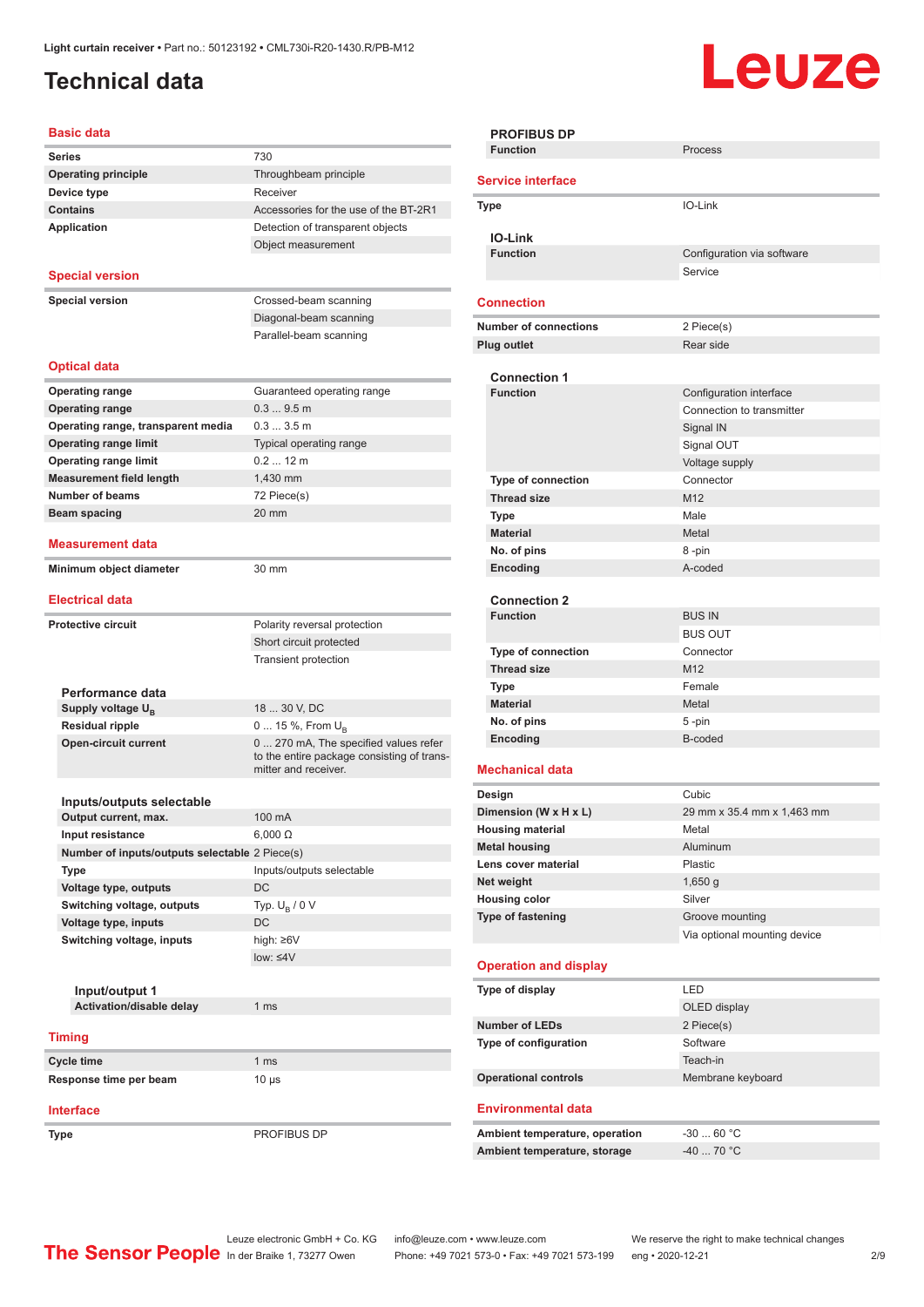## **Technical data**

# Leuze

#### **Certifications**

| Degree of protection     | IP 65         |
|--------------------------|---------------|
| <b>Protection class</b>  | Ш             |
| <b>Certifications</b>    | c CSA US      |
| <b>Standards applied</b> | IEC 60947-5-2 |
|                          |               |

#### **Classification**

| <b>Customs tariff number</b> | 90314990 |
|------------------------------|----------|
| eCl@ss 5.1.4                 | 27270910 |
| eCl@ss 8.0                   | 27270910 |
| eCl@ss 9.0                   | 27270910 |
| eCl@ss 10.0                  | 27270910 |
| eCl@ss 11.0                  | 27270910 |
| <b>ETIM 5.0</b>              | EC002549 |
| <b>ETIM 6.0</b>              | EC002549 |
| <b>ETIM 7.0</b>              | EC002549 |
|                              |          |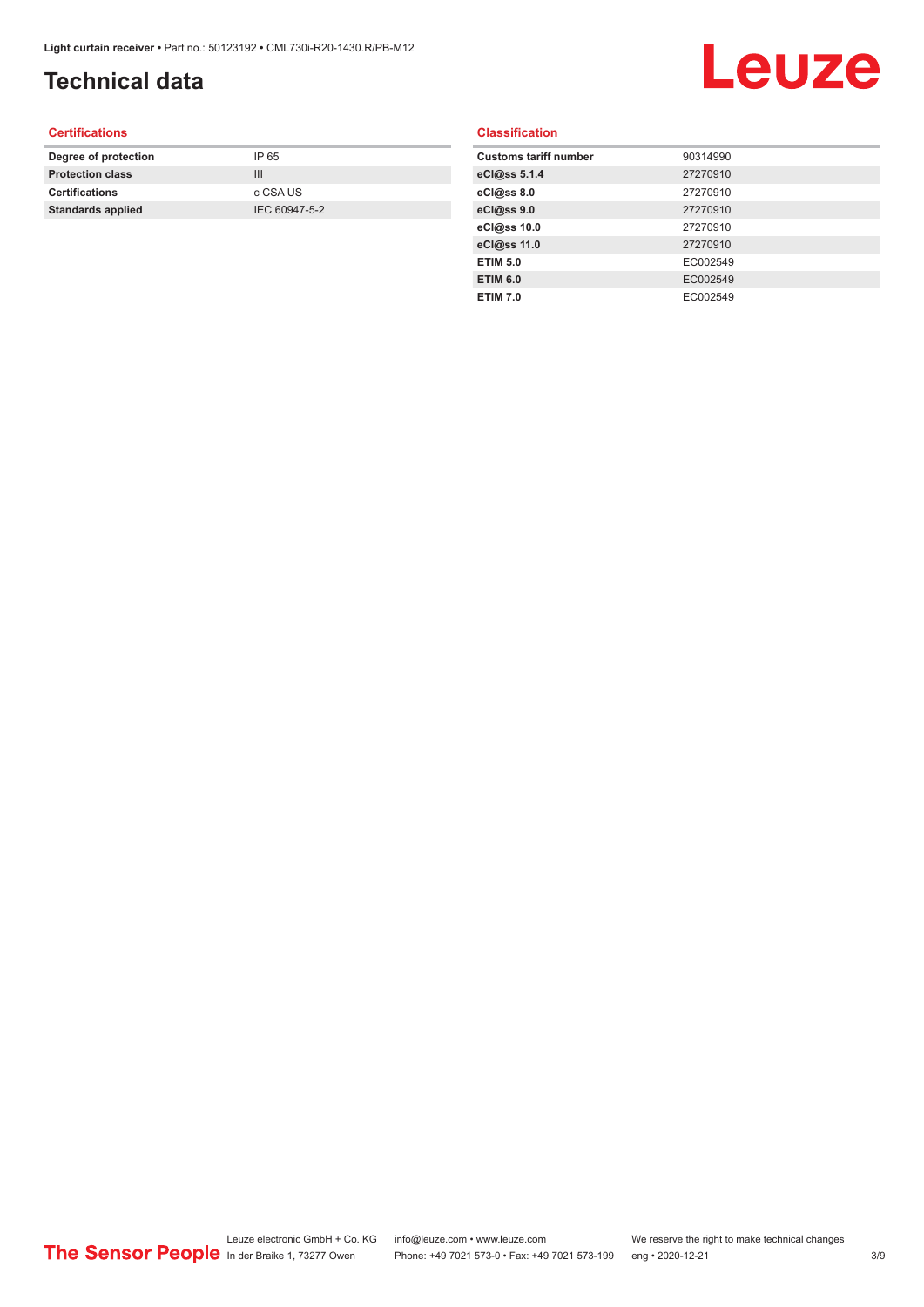#### <span id="page-3-0"></span>**Dimensioned drawings**

All dimensions in millimeters



- A Beam spacing 20 mm
- B Measurement field length 1430 mm
- F M6 thread

G Fastening groove

- R Receiver
	- Y 5 mm

T Transmitter

## **Leuze**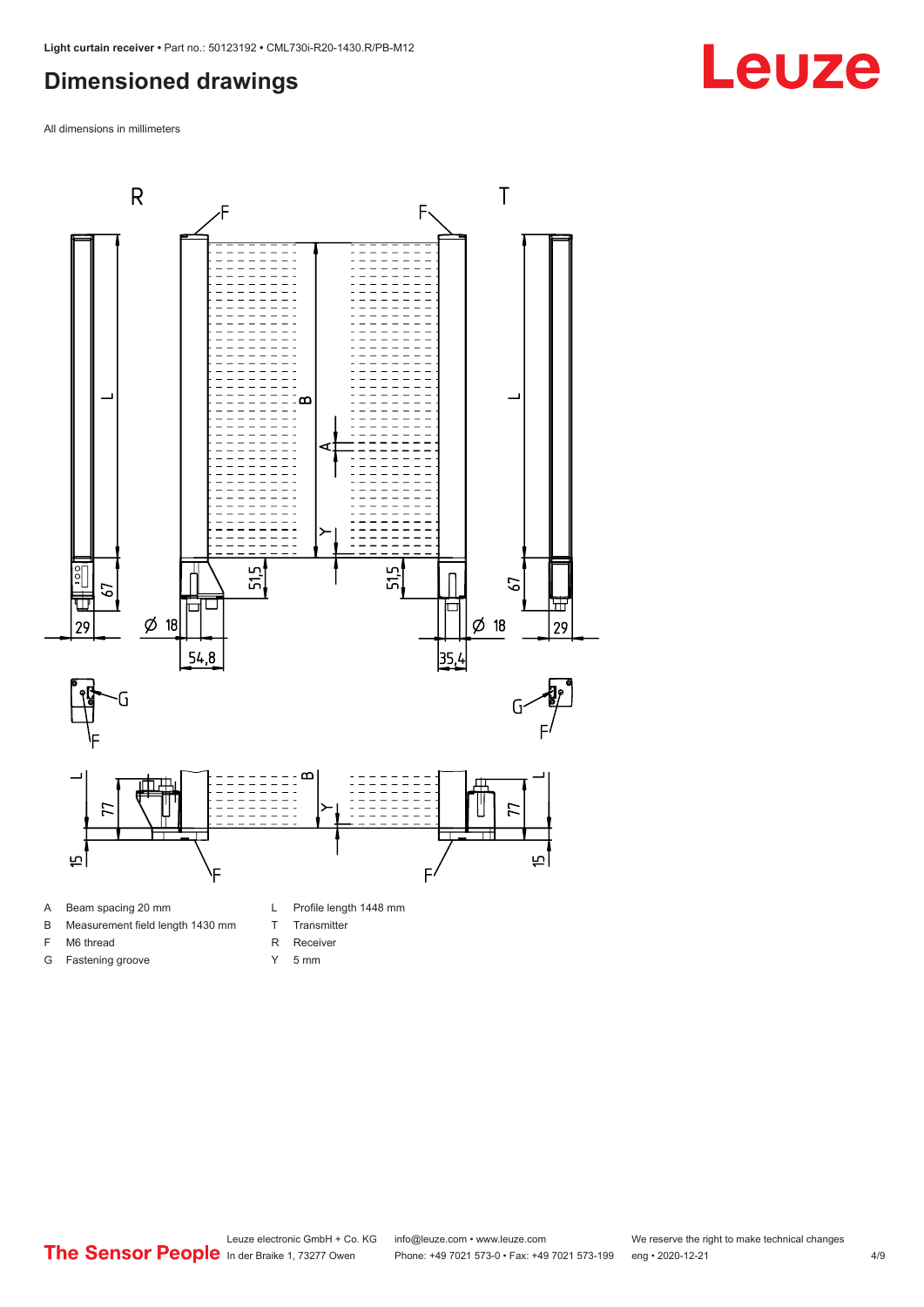#### <span id="page-4-0"></span>**Dimensioned drawings**





A PWR / SW IN / OUT B BUS IN / OUT

## **Electrical connection**

**Connection 1**

| <b>Function</b>    | Configuration interface   |
|--------------------|---------------------------|
|                    | Connection to transmitter |
|                    | Signal IN                 |
|                    | Signal OUT                |
|                    | Voltage supply            |
| Type of connection | Connector                 |
| <b>Thread size</b> | M12                       |
| <b>Type</b>        | Male                      |
| <b>Material</b>    | Metal                     |
| No. of pins        | 8-pin                     |
| Encoding           | A-coded                   |

#### **Pin Pin assignment**

|                | $V +$            |  |  |
|----------------|------------------|--|--|
| $\overline{2}$ | I/O <sub>1</sub> |  |  |
| 3              | <b>GND</b>       |  |  |
| $\overline{4}$ | IO-Link          |  |  |
| 5              | I/O <sub>2</sub> |  |  |
| 6              | RS 485 Tx+       |  |  |
|                | RS 485 Tx+       |  |  |
| 8              | <b>FE/SHIELD</b> |  |  |
|                |                  |  |  |



#### **Connection 2**

| <b>Function</b>    | <b>BUS IN</b>  |
|--------------------|----------------|
|                    | <b>BUS OUT</b> |
| Type of connection | Connector      |
| <b>Thread size</b> | M12            |
| <b>Type</b>        | Female         |
| <b>Material</b>    | Metal          |
| No. of pins        | $5$ -pin       |
| Encoding           | B-coded        |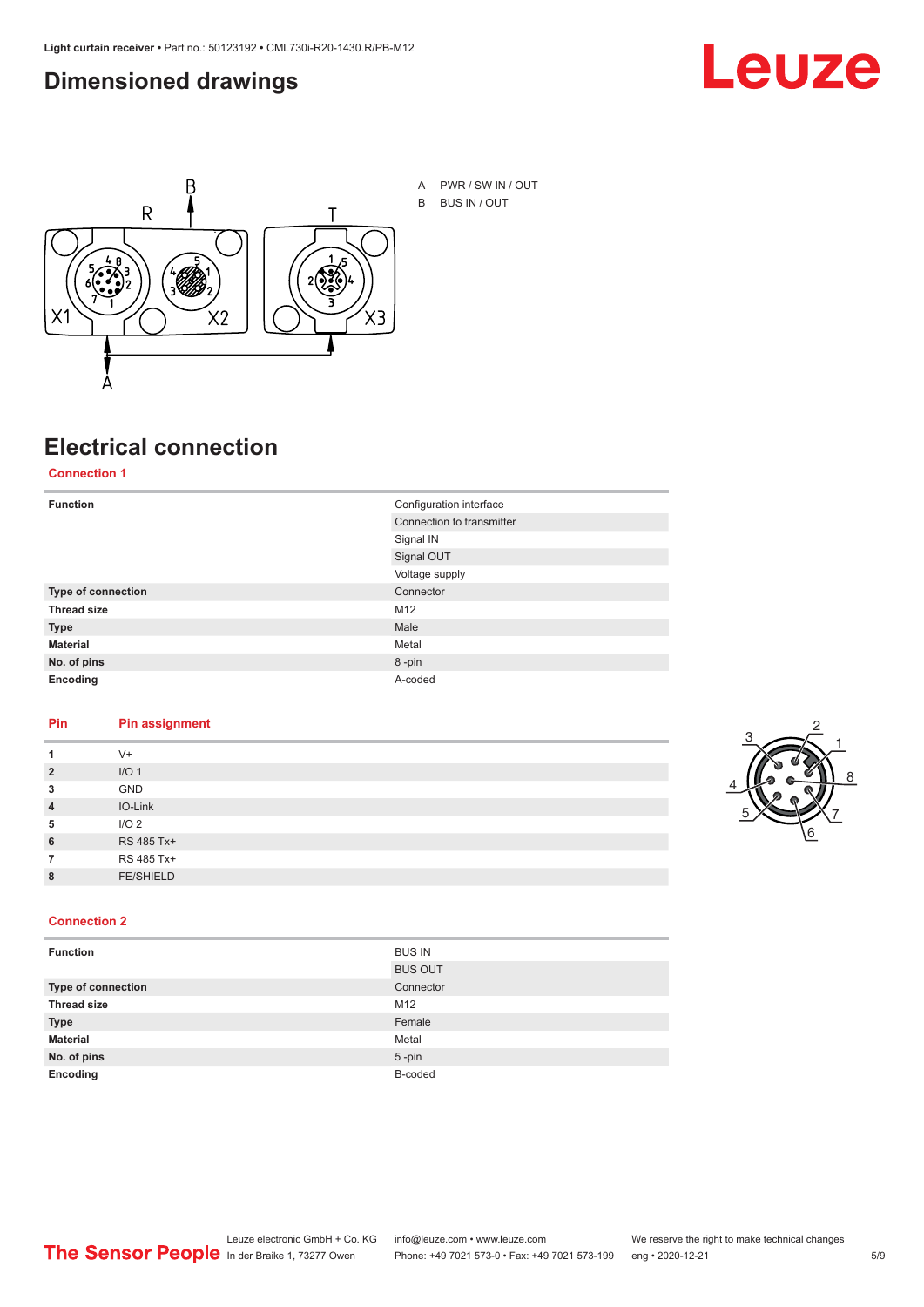## <span id="page-5-0"></span>**Electrical connection**

#### **Pin Pin assignment 1** V+ **2** Tx-**3** PB GND **4** Tx+ **5** FE/SHIELD 3 2 1 5 4

## **Operation and display**

| <b>LED</b>     | <b>Display</b>           | <b>Meaning</b>                         |
|----------------|--------------------------|----------------------------------------|
|                | Green, continuous light  | Operational readiness                  |
|                | Green, flashing          | Teach / error                          |
| $\overline{2}$ | Yellow, continuous light | Light path free, with function reserve |
|                | Yellow, flashing         | No function reserve                    |
|                | Off                      | Object detected                        |

#### **Suitable transmitters**

| Part no. | <b>Designation</b>         | <b>Article</b>               | <b>Description</b>                                                          |
|----------|----------------------------|------------------------------|-----------------------------------------------------------------------------|
| 50118974 | CML730i-T20-<br>1430.R-M12 | Light curtain<br>transmitter | Operating range: 0.3  9.5 m<br>Connection: Connector, M12, Rear side, 5-pin |

#### **Part number code**

Part designation: **CML7XXi-YZZ-AAAA.BCCCDDD-EEEFFF**

| <b>CML</b>  | <b>Operating principle</b><br>Measuring light curtain                                                                                     |
|-------------|-------------------------------------------------------------------------------------------------------------------------------------------|
| 7XXi        | <b>Series</b><br>720i: 720i series<br>730i: 730i series                                                                                   |
| Y           | Device type<br>T: transmitter<br>R: receiver                                                                                              |
| <b>ZZ</b>   | <b>Beam spacing</b><br>$05:5$ mm<br>10:10 mm<br>20:20 mm<br>40:40 mm                                                                      |
| <b>AAAA</b> | Measurement field length [mm], dependent on beam spacing                                                                                  |
| B           | Equipment<br>A: connector outlet, axial<br>R: rear connector outlet                                                                       |
| <b>CCC</b>  | Interface<br>L: IO-Link<br>/CN: CANopen<br>/PB: PROFIBUS<br>/PN: PROFINET<br>/CV: Analog current and voltage output<br>/D3: RS 485 Modbus |

Leuze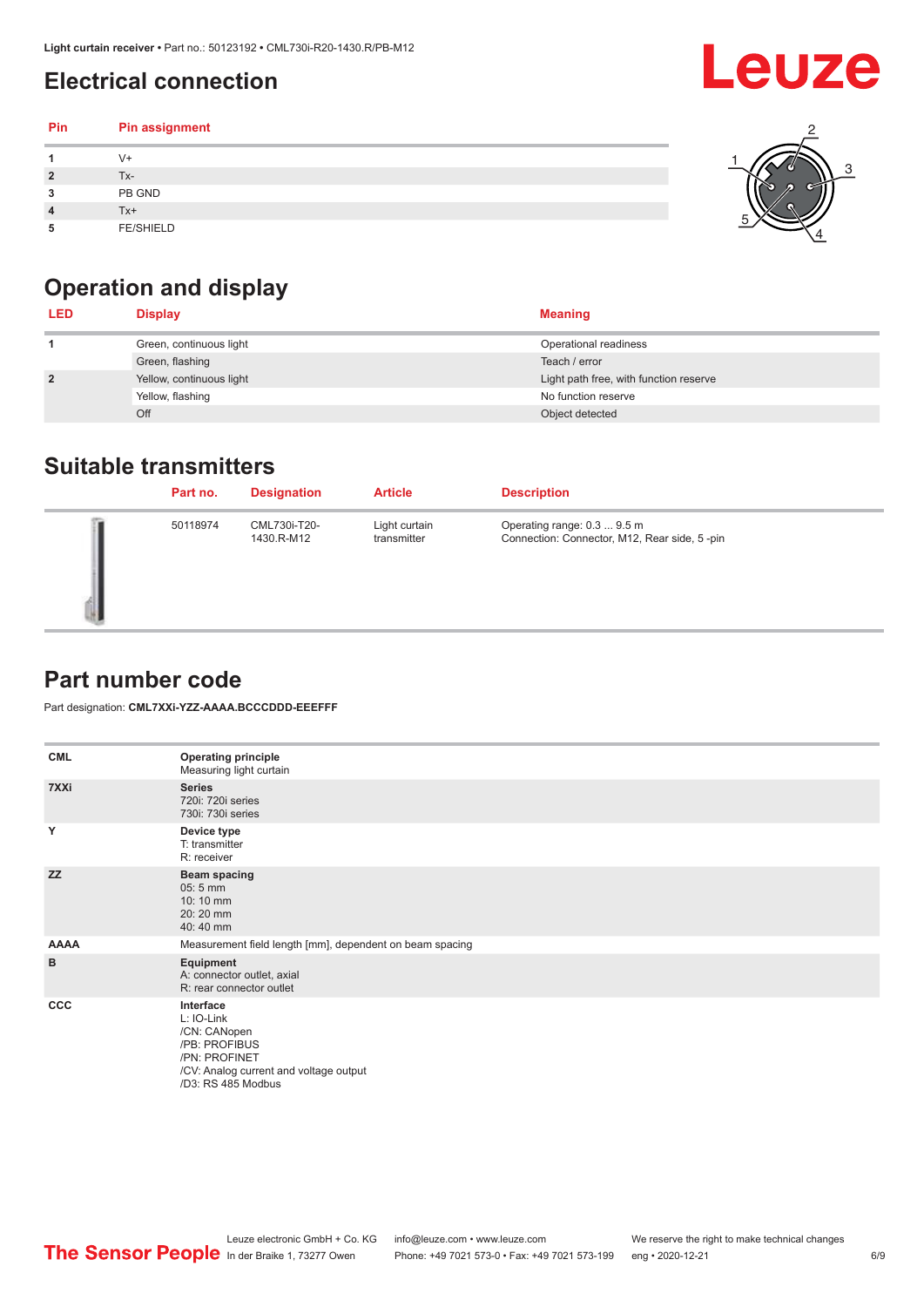#### <span id="page-6-0"></span>**Part number code**



| <b>DDD</b>  | <b>Special equipment</b><br>-PS: Power Setting                                                  |
|-------------|-------------------------------------------------------------------------------------------------|
| <b>EEE</b>  | <b>Electrical connection</b><br>M12: M12 connector                                              |
| <b>FFF</b>  | -EX: Explosion protection                                                                       |
| <b>Note</b> |                                                                                                 |
|             | $\&$ A list with all available device types can be found on the Leuze website at www.leuze.com. |

#### **Notes**

| $\%$ The product may only be put into operation by competent persons.<br>₿ Only use the product in accordance with its intended use. | $\%$ This product is not a safety sensor and is not intended as personnel protection. |
|--------------------------------------------------------------------------------------------------------------------------------------|---------------------------------------------------------------------------------------|



#### **For UL applications:**

ª For UL applications, use is only permitted in Class 2 circuits in accordance with the NEC (National Electric Code). ª These proximity switches shall be used with UL Listed Cable assemblies rated 30V, 0.5A min, in the field installation, or equivalent (categories: CYJV/ CYJV7 or PVVA/PVVA7)

#### **Accessories**

## Connection technology - Connection cables

|        | Part no. | <b>Designation</b>     | <b>Article</b>   | <b>Description</b>                                                                                                                                         |
|--------|----------|------------------------|------------------|------------------------------------------------------------------------------------------------------------------------------------------------------------|
| 2<br>W | 50132079 | KD U-M12-5A-V1-<br>050 | Connection cable | Connection 1: Connector, M12, Axial, Female, A-coded, 5-pin<br>Connection 2: Open end<br>Shielded: No<br>Cable length: 5,000 mm<br>Sheathing material: PVC |

#### Connection technology - Y distribution cables

|        |   | Part no. | <b>Designation</b>          | <b>Article</b>        | <b>Description</b>                                                                                                                                                                                                                                                                                  |
|--------|---|----------|-----------------------------|-----------------------|-----------------------------------------------------------------------------------------------------------------------------------------------------------------------------------------------------------------------------------------------------------------------------------------------------|
| 圔<br>⋿ | Ø | 50118183 | K-Y1 M12A-5m-<br>M12A-S-PUR | Interconnection cable | Connection 1: Connector, M12, Axial, Female, A-coded, 5-pin<br>Connection 2: Connector, M12, Axial, Male, A-coded, 5-pin<br>Connection 3: Connector, M12, Axial, Female, A-coded, 8-pin<br>Shielded: Yes<br>Cable length fork 1: 5,000 mm<br>Cable length fork 2: 150 mm<br>Sheathing material: PUR |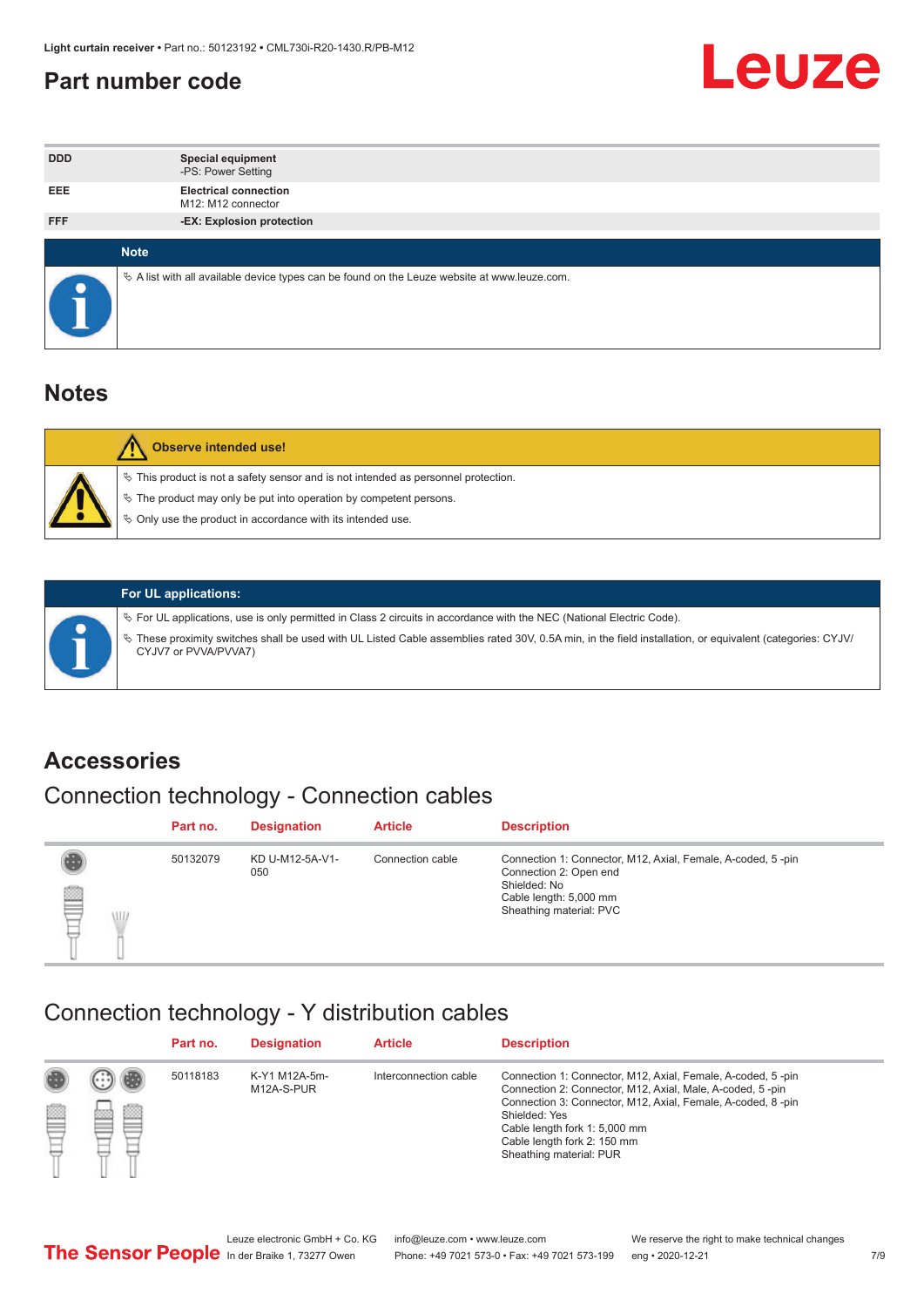#### **Accessories**

# **Leuze**

|     |         | Part no. | <b>Designation</b>           | <b>Article</b>        | <b>Description</b>                                                                                                                                                                                                                                                                             |
|-----|---------|----------|------------------------------|-----------------------|------------------------------------------------------------------------------------------------------------------------------------------------------------------------------------------------------------------------------------------------------------------------------------------------|
| 622 | ×<br>65 | 50123265 | K-YPB M12A-5m-<br>M12A-S-PUR | Interconnection cable | Suitable for interface: PROFIBUS DP<br>Connection 1: Connector, M12, Axial, Male, B-coded, 5-pin<br>Connection 2: Cable with connector, M12, Axial, Female, B-coded, 5-pin<br>Connection 3: Cable with connector, M12, Axial, Male, B-coded, 5-pin<br>Shielded: Yes<br>Sheathing material: PUR |

#### Mounting technology - Mounting brackets

|               | Part no. | <b>Designation</b> | <b>Article</b>      | <b>Description</b>                                                                                                                                                                                                        |
|---------------|----------|--------------------|---------------------|---------------------------------------------------------------------------------------------------------------------------------------------------------------------------------------------------------------------------|
| $\frac{1}{2}$ | 50142900 | BT 700M.5-2SET     | Mounting device set | Design of mounting device: Bracket mounting<br>Fastening, at system: Through-hole mounting, T slotted hole<br>Mounting bracket, at device: Screw type, Sliding block<br>Type of mounting device: Rigid<br>Material: Steel |

#### Mounting technology - Swivel mounts

| Part no. | <b>Designation</b> | <b>Article</b>       | <b>Description</b>                                                                                                                                          |
|----------|--------------------|----------------------|-------------------------------------------------------------------------------------------------------------------------------------------------------------|
| 429046   | <b>BT-2R1</b>      | Mounting bracket set | Fastening, at system: Through-hole mounting<br>Mounting bracket, at device: Clampable<br>Type of mounting device: Turning, 360°<br>Material: Metal, Plastic |

#### Configuration devices

| Part no. | <b>Designation</b>             | <b>Article</b>  | <b>Description</b>                                                       |
|----------|--------------------------------|-----------------|--------------------------------------------------------------------------|
| 50121098 | SET MD12-US2-IL1.1<br>$+$ Zub. | Diagnostics set | Interface: USB<br>Connections: 2 Piece(s)<br>Degree of protection: IP 20 |

#### Services

| Part no. | <b>Designation</b> | <b>Article</b>   | <b>Description</b>                                                                                                                                                                                                                                                                                                                                                                                                              |
|----------|--------------------|------------------|---------------------------------------------------------------------------------------------------------------------------------------------------------------------------------------------------------------------------------------------------------------------------------------------------------------------------------------------------------------------------------------------------------------------------------|
| S981001  | CS10-S-110         | Start-up support | Details: Performed at location of customer's choosing, duration: max. 10<br>hours.<br>Conditions: Devices and connection cables are already mounted, price not<br>including travel costs and, if applicable, accommodation expenses.<br>Restrictions: No mechanical (mounting) and electrical (wiring) work<br>performed, no changes (attachments, wiring, programming) to third-party<br>components in the nearby environment. |
| S981005  | CS10-T-110         | Product training | Details: Location and content to be agreed upon, duration: max. 10 hours.<br>Conditions: Price not including travel costs and, if applicable, accommodation<br>expenses.<br>Restrictions: Travel costs and accommodation expenses charged separately<br>and according to expenditure.                                                                                                                                           |